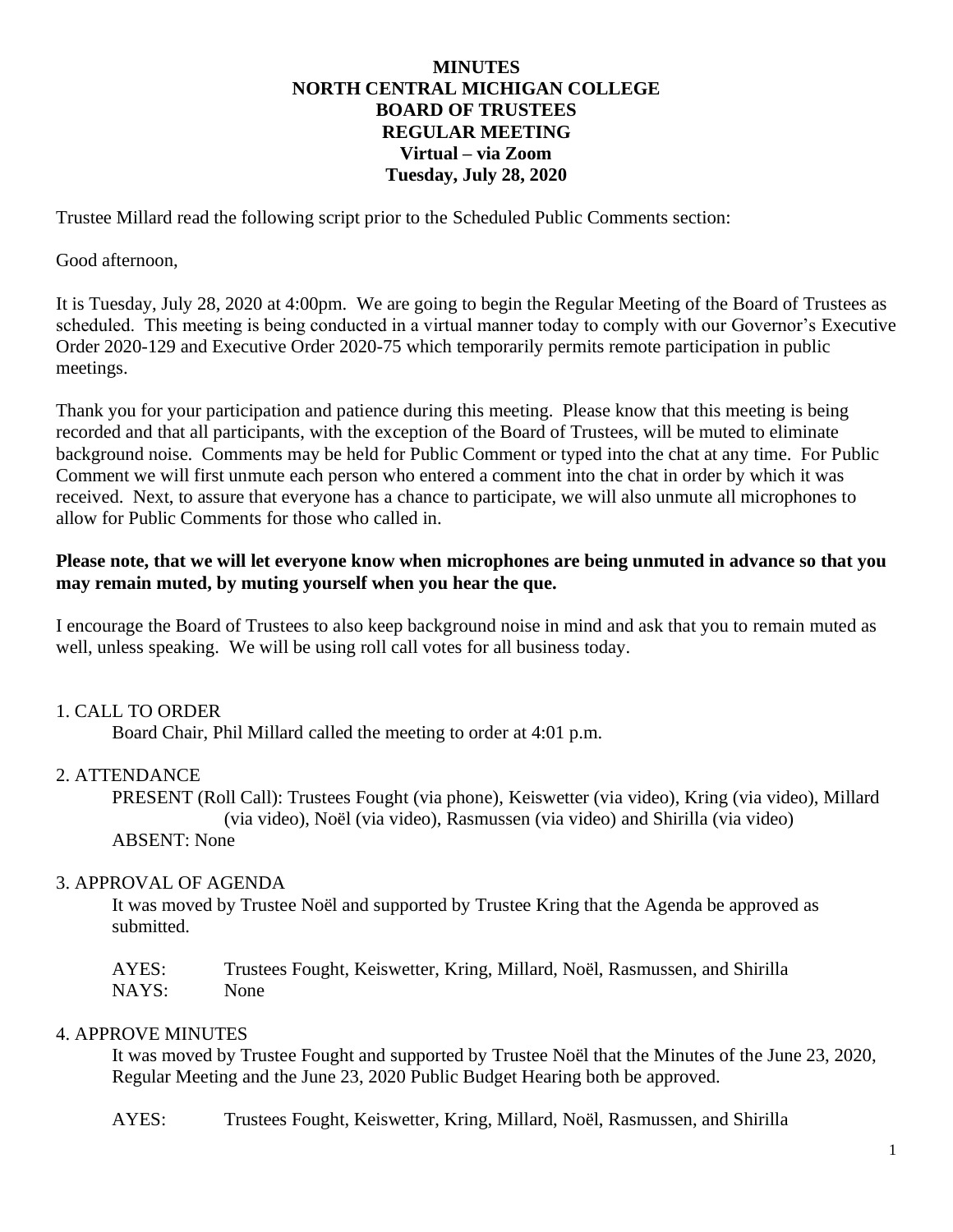NAYS: None

## 5. COMMUNICATIONS

President Finley provided updates on the following:

a. MCCA Board of Directors Meeting

At the MCCA Board of Directors Meeting on Friday, July 24, 2020, many good conversations occurred. Dr. Finley highlighted two of the topics they discussed during the MCCA virtual meeting:

First, they discussed how the MI Best Initiative is underway. MI Best is a statewide initiative where all 28 Community Colleges are focusing on student supports to help individuals achieve educational success. Supports include, but are not limited to items such as the food pantry, housing, transportation, and access to mental health care. North Central Michigan College has a broad-based committee across campus with the Student Services area leading that charge. There is good work being done there.

Second, there were discussions on understanding the difference between emergency remote instruction versus online education. Last Spring here at North Central Michigan College, we had to move very quickly into remote instructional methods and everyone worked hard in earnest to get us there. Again, this effort was sincerely appreciated.

b. Chamber of Commerce Groundbreaking video

President Finley thanked the Marketing team and others for their part in distributing the Groundbreaking event video. Thus far, it has been shared through the Petoskey, Harbor Springs, Charlevoix and Cheboygan Chambers. He clarified that by sharing this video we not only building an awareness for the AD/CL Building Renovation project, which will help support the Foundations efforts, but it puts us out in front and builds an awareness which ultimately supports our recruiting efforts as well.

c. CMU/NCMC Virtual Transfer Fair

North Central Michigan College is working in partnership with key University Center partner Central Michigan University to host two virtual transfer fairs this Fall. These events provide both current and prospect students an opportunity to better understand their transfer options.

# 6. SCHEDULED PUBLIC COMMENT ON AGENDA ITEMS None.

# 7. FINANCIAL REPORT

Dr. Tom Zeidel, Interim Vice President for Finance & Facilities was asked by Trustee Fought to provide a financial report for June 2020. Tom certified that the financials from June 2020 are within the adopted tentative budget for 2019-20.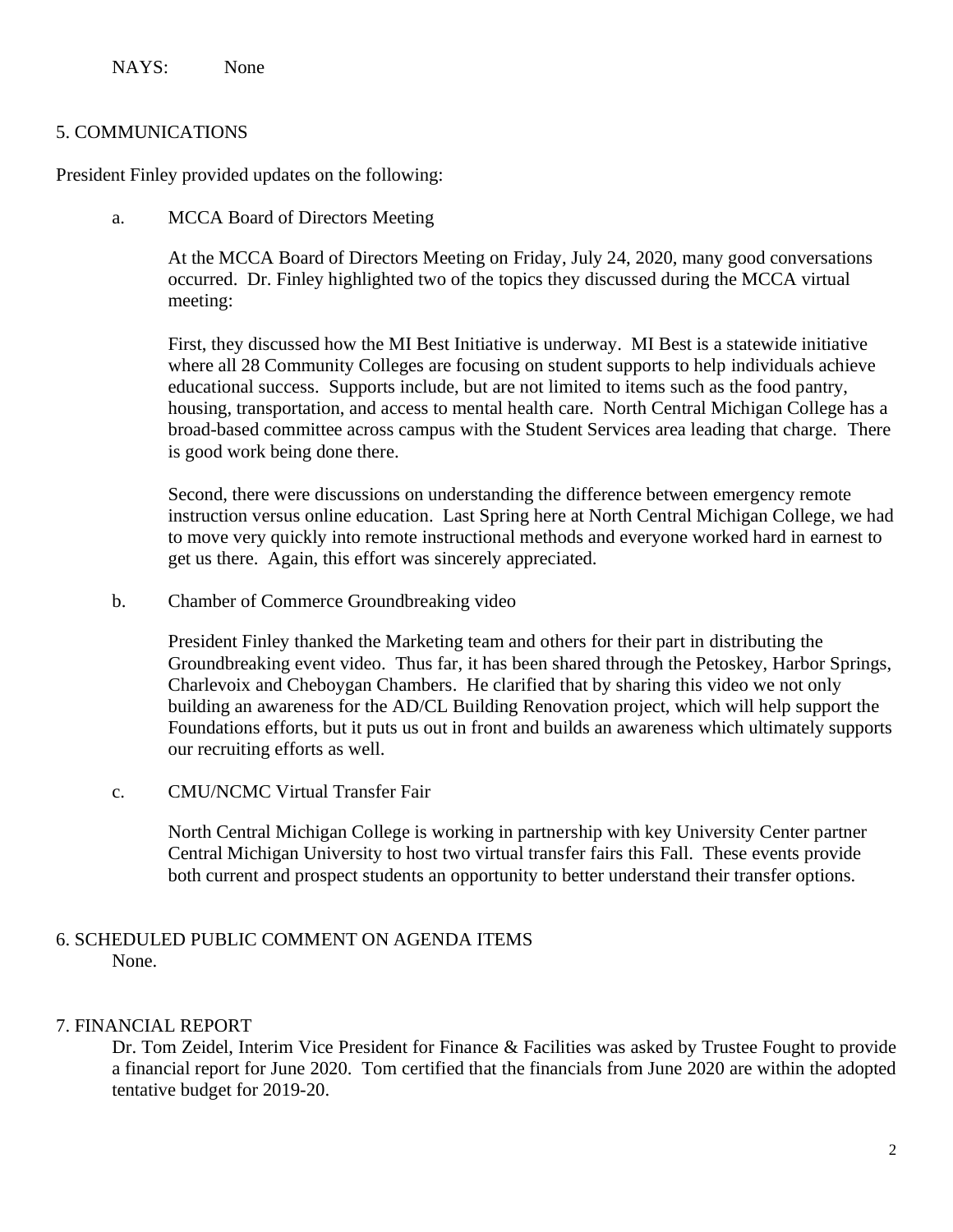The June financials are pre-audit results, so adjustments could be made as part of the year end close. Overall, 2019-20 was a positive fiscal year for the college financially, tuition revenue exceeded the budget and the overall expenses were less than budgeted. Tom thanked all who recruit, teach, and advise students as their good work helped the College achieve a positive tuition revenue. Additionally, Tom thanked budget managers for being great stewards of the College's resources.

Trustee Fought clarified that an audit, if not already underway would be in the near future. Trustee Fought also asked if there were any questions. There were none.

It was moved by Trustee Fought and supported by Trustee Rasmussen that the financial report and statement of bills be accepted as submitted.

AYES: Trustees Fought, Keiswetter, Kring, Millard, Noël, Rasmussen, and Shirilla NAYS: None

# 8. PRESIDENTS REPORT

President Finley shared the following updates:

a. Leaders Announce Budget Agreements

Early this month, Governor Gretchen Whitmer and Legislative leaders announced an agreement to shift around nearly enough federal money to fill the \$2.2 billion in the Fiscal Year (FY) 2020 budget without funding cuts to schools, universities, and local governments. The plan calls for state government to find \$490 million in cuts in the current budget through state hiring and spending freezes, layoffs, and other savings in state government. Through the plan, \$350 million is being used out of the state's \$1 billion rainy day fund. The rest of the hole is being filled using federal CARES Act money to replace the state revenue, as the state is claiming \$3 billion in Coronavirus Relief Funds (CRF) have been used to address the costs incurred from facing COVID-19. Community colleges can expect the following:

As a consequence of the State of Michigan \$3 billion dollar shortfall, Dr. Finley explained that this state budget shortfall impacted North Central's state appropriations with a 11% or \$400,000 reduction in appropriations received. The good news however, was that the College would still be receiving these funds through CARES Act dollars, but the money must be spent on COVID-related expenses. The College is working hard to direct those dollars to that purpose and are hopeful that we can utilize that entire amount.

For FY20-21, the budget from the state basically starts with an 11% decrease to base. There is hope that the HEROES Act may help backfill that shortfall. However, this Act is still being negotiated.We hope for good news.

b. MCCA Statement on Racism

On Thursday, July 2, 2020, the Michigan Community College Association released a [statement](http://r20.rs6.net/tn.jsp?f=001HTAqj9uzMild86liRGakMj3vkBB2zUdJiv4nNXZY7xFe49mQCJ6rg3Xp0owKaKEpZ6kxRNWQ4OKR4bwJaDCU1Qh8zVbDlC4UOsBT6pKiUDzGoWwYEnrHnQBWt71voQd7C3xPnhJzS_58Xv_C6SLOjoWYdvLxTr_DpsOPQR61y0q-2zCPaKuVesttOYpZrpxAo_CovNPOWyRXplbGnBYXaI1d323z4MqvCaUjWOvmJyE=&c=DE7I1zEUmOo4eqmzX2Pc8GeuBhgS1JxnnAIzqBlKXgIqSm8C8-Q52w==&ch=w8WbtXgJy3QDRKK8Tk5vjgdEPlYFhLDVTFHPyFad5vQboSOjL-m9lQ==) condemning recent racist activity and calling for meaningful action to address this issue. This statement has been reviewed and approved by the four Presidents who are members of the MCCA Executive Committee and they have asked the Community Colleges to stand behind their statement to work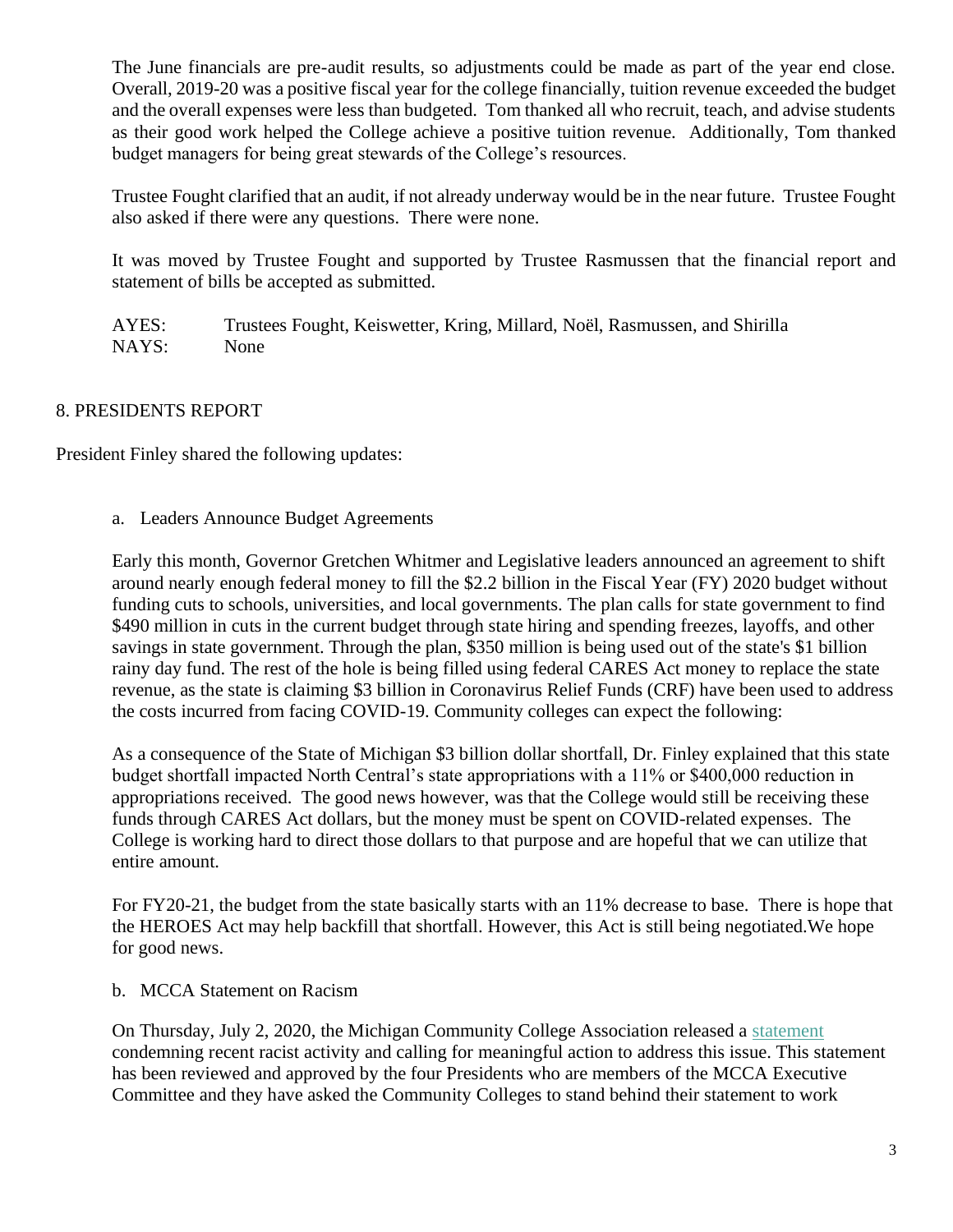towards a consistent message across all Michigan Community Colleges. I have indicated North Central's support of this statement.

c. Return to School Roadmap Released

The Return to School Roadmap was released on Tuesday, June 30, 2020 by Governor Whitmer's office, and it too has six phases that align with the MI Safe Start Plan. Although the Return to School Roadmap doesn't directly applied to Community Colleges, much of what is there is relatable and 40% of the Colleges student base are Dual Credit.

The K-12 schools have been directed to create a preparedness plan by August 15. North Central Michigan College has also been working in earnest on an updated Re-Opening Plan, as the initial version was shared out earlier on. The College is also working on the specifics of an Instructional Plan for course delivery. This Instructional Plan is beginning to crystalize, as the College works with various groups across campus to work through the granular details. Both the Re-Opening Plan and the Instructional Plan will be shared out in a timely manner with the campus and the community as a whole.

## d. AD/CL Building Renovation Update

We are in a critical 3-4 week span now. Masonry, structural steel, craning to place the beams, and the new roof are all scheduled to occur in this time span. Interior renovations are proceeding swiftly. Classrooms, lobbies, and corridors are slated to come back on-line at the end of August. The Student Services First Stop Shop and new office suites are scheduled to come on-line simultaneously or within a month.

# 9. COMMITTEE REPORTS

#### **Finance and Facilities Committee**

Trustee Fought, chairman of the Finance & Facilities Committee, shared that on Tuesday, July 21, 2020, the Finance & Facilities Committee met for their monthly meeting. During their meeting the committee reviewed financial statements in depth, discussed the AD/CL Building Renovation project progress, and further discussed the planning and resources for Re-Opening of campus in the fall.

#### **Personnel Committee**

Trustee Shirilla shared that the Personnel Committee on met Thursday, July 23, 2020 to discuss the Re-Opening and Draft Instructional Plans for fall, as well as the recommendation to hire for the Interim Instructor of Chemistry for Fall 2020.

#### i. Interim Instructor of Chemistry for Fall 2020

With a recent retirement, the College found itself needing to promptly fill three sections of Chemistry with a total of 45 students are enrolled.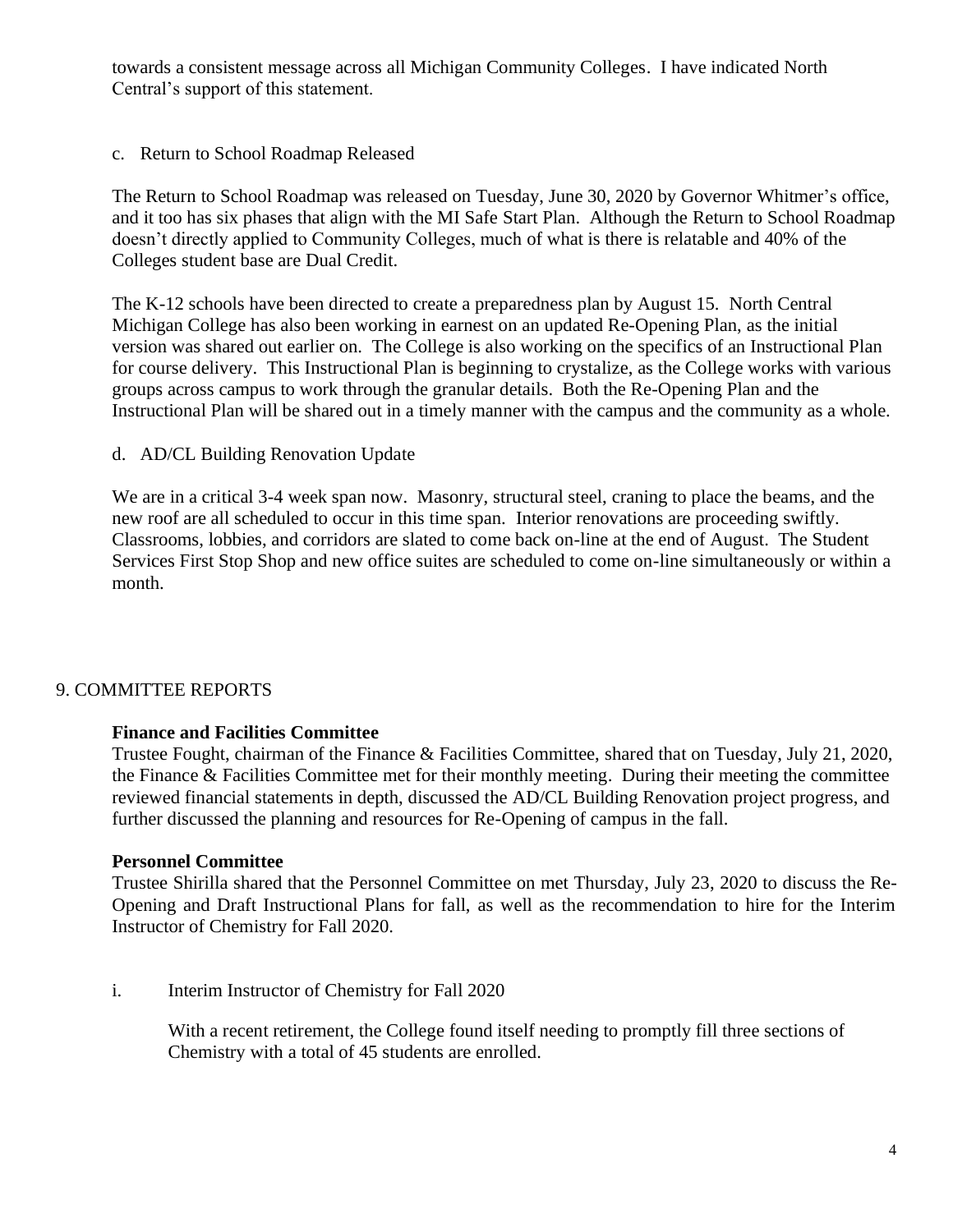Fortunately, James Lamblin, a very qualified adjunct instructor who is currently teaching Chemistry at the Gaylord site, is willing to shift his teaching to Petoskey to ensure that these sections remain open and the students enrolled stay on track.

Trustee Shirilla moved and Trustee Fought supported that the Board hire Mr. James Lamblin as the Interim Instructor of Chemistry for Fall 2020, starting salary of \$58,312 (Master's Step 2) per year to start on Monday, August 31, 2020.

Chairman Millard asked if there were any further questions or comments. There were none.

AYES: Trustees Fought, Keiswetter, Kring, Millard, Noël, Rasmussen, and Shirilla NAYS: None

## 10. OLD BUSINESS

a. Draft Protocol for August Board Meeting

Phil Millard shared that we have schematics and have had initial discussions about a protocol for the August Board meeting with hopes that it will be face to face. More information to follow.

# 11. NEW BUSINESS

None.

# 12. PRESIDENTS PERFORMANCE REVIEW

A Performance Review for President Finley was conducted by the Board for approval. President Finley asked that he and the Board move into Closed Session for review and discussion. Phil explained that the Closed Session would work by adding the Board to a private breakout room in Zoom. They would then ask to have Dr. Finley added for further review, and then all of them would return once concluded. Phil entertained a motioned to move into private session.

It was moved by Trustee Noel and supported by Trustee Fought that the Board go into closed session for review of Dr. Finley's performance as College president this past year.

At approximately 4:21pm the Board was moved into Closed Session, with President Finley being added at approximately 4:27pm.

| AYES: | Trustees Fought, Kring, Keiswetter, Millard, Rasmussen and Shirilla |
|-------|---------------------------------------------------------------------|
| NAYS: | None                                                                |

Upon returning from closed session at 4:45pm, it was moved by Trustee Shirilla and supported by Trustee Keiswetter that the Board adopt the review of the President's performance.

AYES: Trustees Fought, Kring, Keiswetter, Millard, Rasmussen and Shirilla NAYS: None

# 13. STUDENT SUCCESS